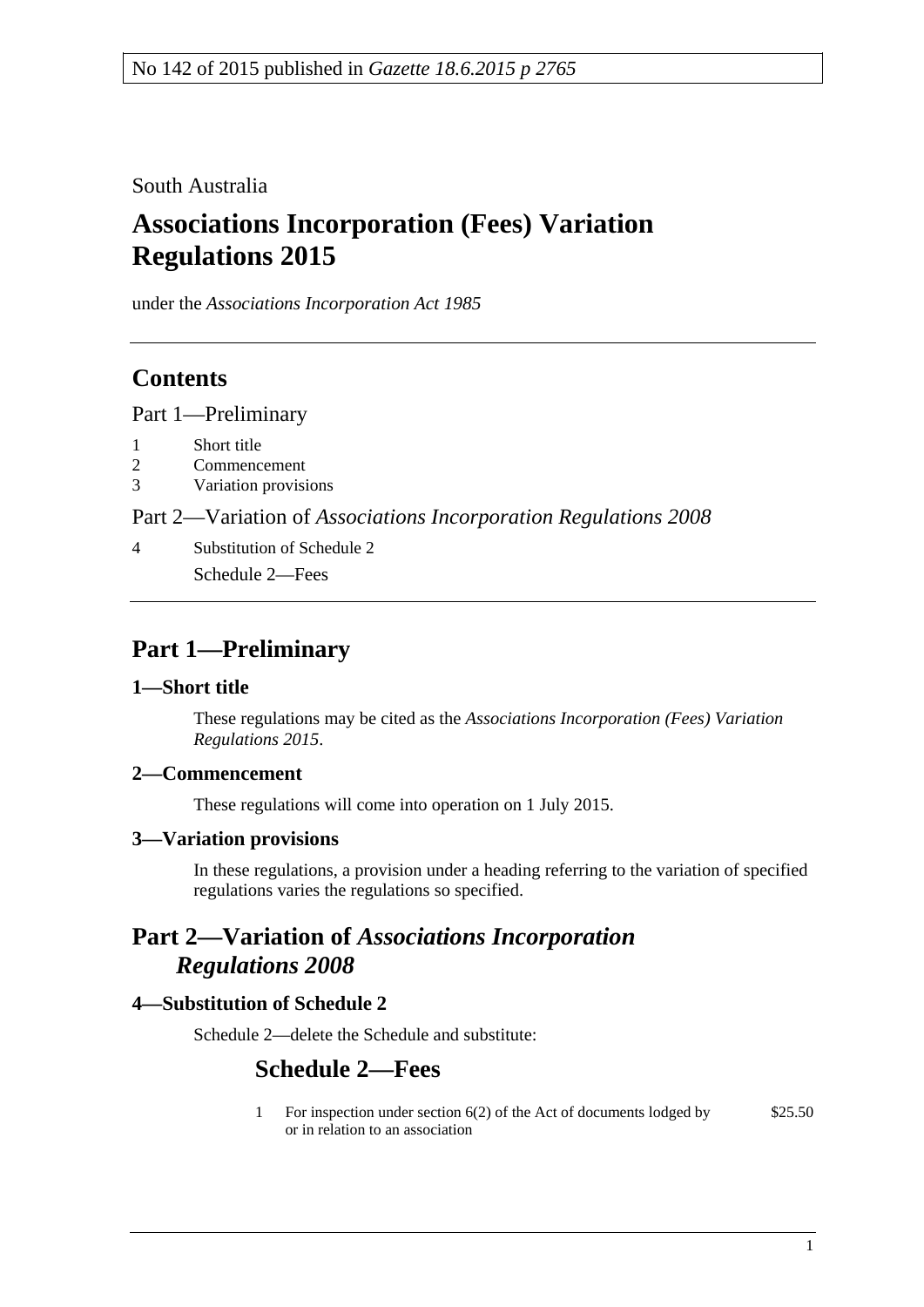| $\overline{2}$ | For the supply of an uncertified copy of, or extract from, a document<br>held by the Commission in relation to an association (in addition to<br>the fee payable under clause 1)—                                                                                                                                                        |         |  |  |
|----------------|------------------------------------------------------------------------------------------------------------------------------------------------------------------------------------------------------------------------------------------------------------------------------------------------------------------------------------------|---------|--|--|
|                | in the case of rules of an association or a periodic return of<br>(a)<br>a prescribed association                                                                                                                                                                                                                                        | \$20.10 |  |  |
|                | (b)<br>in any other case                                                                                                                                                                                                                                                                                                                 | \$5.60  |  |  |
| 3              | For the supply of a certified copy of, or extract from, a document<br>held by the Commission in relation to an association (in addition to<br>the fee payable under clause 1)—                                                                                                                                                           |         |  |  |
|                | in the case of rules of an association or a periodic return of<br>(a)<br>a prescribed association                                                                                                                                                                                                                                        | \$40.00 |  |  |
|                | (b)<br>in any other case                                                                                                                                                                                                                                                                                                                 | \$25.50 |  |  |
| 4              | On lodging an application to the Commission (not being an<br>\$62.50<br>application for which a fee is specified elsewhere in this Schedule) to<br>exercise any of the powers conferred on the Commission by the Act,<br>or by those provisions of the Corporations Act 2001 of the<br>Commonwealth applied by the Act to an association |         |  |  |
| 5              | On lodging an application to the Minister to exercise any powers<br>conferred on the Minister by the Act                                                                                                                                                                                                                                 | \$62.50 |  |  |
| 6              | On lodging an application for incorporation under section 19 of the<br>\$185.00<br>Act                                                                                                                                                                                                                                                   |         |  |  |
| 7              | On lodging an application for amalgamation under section 22 of the<br>\$185.00<br>Act                                                                                                                                                                                                                                                    |         |  |  |
| 8              | On lodging an application to register an alteration to rules under<br>\$62.50<br>section 24 of the Act (including an application to alter the name of an<br>association)                                                                                                                                                                 |         |  |  |
| 9              | For the approval of the Commission of an auditor under<br>\$88.00<br>section $35(2)(b)$ of the Act                                                                                                                                                                                                                                       |         |  |  |
| 10             | On lodging a periodic return under section 36 of the Act                                                                                                                                                                                                                                                                                 | \$88.00 |  |  |
| 11             | On submitting to the Commission for examination a draft<br>\$185.00<br>explanatory statement prior to its registration under the provisions of<br>the Corporations Act 2001 of the Commonwealth applied under<br>section 40A of the Act                                                                                                  |         |  |  |
| 12             | On lodging an application for the approval of the Commission for<br>extension of period under section $41C(4)(a)$ of the Act                                                                                                                                                                                                             | \$65.50 |  |  |
| 13             | For consent of the Commission under section $43(1a)$ of the Act to<br>\$88.00<br>distribute surplus assets of an association on winding up among<br>members of the association                                                                                                                                                           |         |  |  |
| 14             | On lodging an application to deregister an association under<br>\$130.00<br>section $43A(1)$ of the Act                                                                                                                                                                                                                                  |         |  |  |
| 15             | On making a request of the Commission under section 43A(5) of the<br>\$88.00<br>Act (in addition to the fee payable under clause 14)                                                                                                                                                                                                     |         |  |  |
| 16             | On lodging an application to the Commission to exercise the powers<br>\$88.00<br>conferred by section 44A or 46 of the Act                                                                                                                                                                                                               |         |  |  |
| 17             | For an act done by the Commission—                                                                                                                                                                                                                                                                                                       |         |  |  |
|                | representing a defunct association or its liquidator under<br>(a)<br>section 44A of the Act                                                                                                                                                                                                                                              | \$88.00 |  |  |